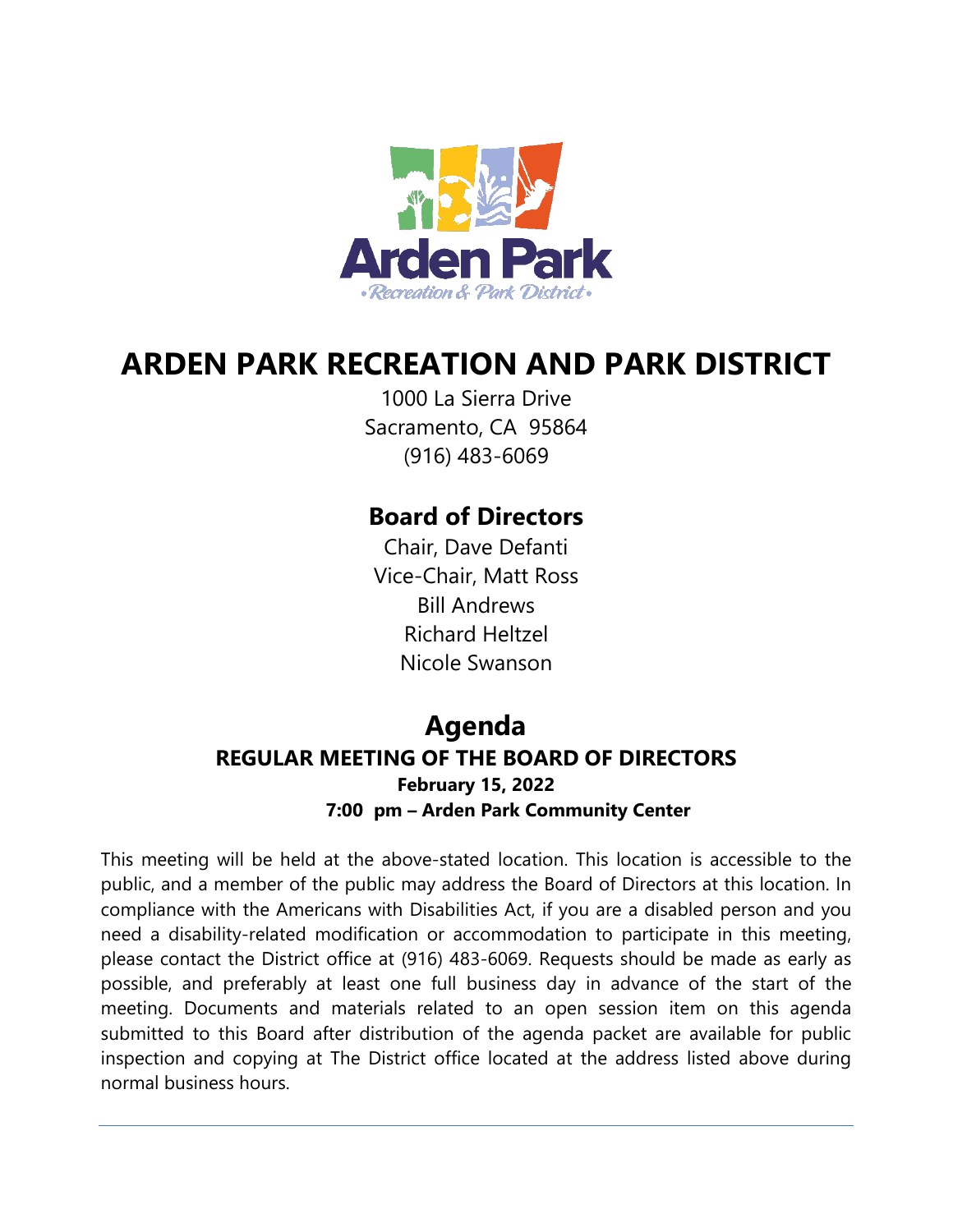Pursuant to a Sacramento County Health Order effective on January 6, 2022, all public boards, councils, commissions, and other similar bodies shall suspend inperson public meetings and conduct all meetings virtually. Affected bodies shall ensure opportunities for virtual public participation and compliance with the Brown Act and all other relevant statutes.

The public may observe and participate in the meeting online using the Zoom application or by phone:

**Join Zoom Meeting <https://us02web.zoom.us/j/86237087326>**

**Meeting ID: 862 3708 7326 Dial in Number 408-638-0968** 

#### **I. CALL TO ORDER**

- A. Welcome
- B. Roll Call and Announcement of a Quorum
- C. Agenda Approval

#### **II. PUBLIC REQUEST TO ADDRESS THE BOARD OF DIRECTORS**

A. Any member of the public who requests to address the Board on any item which is not on the agenda may do so at this time. Any matter that requires action by the Board will be referred to the staff for action or staff will be asked to report back to the Board at a subsequent meeting. Comments pertaining to scheduled agenda items will be heard when that item is discussed by the Board. Comments are limited to three minutes per person unless further time is granted by the presiding officer.

#### **III. CONSENT AGENDA**

- A. Approval of the minutes of the Board Meeting held on January 18, 2022
- B. Financial Reports-
	- 1. Revenues
		- 2. Salaries
		- 3. General Fund Bills
		- 4. Benefit Assessment Bills